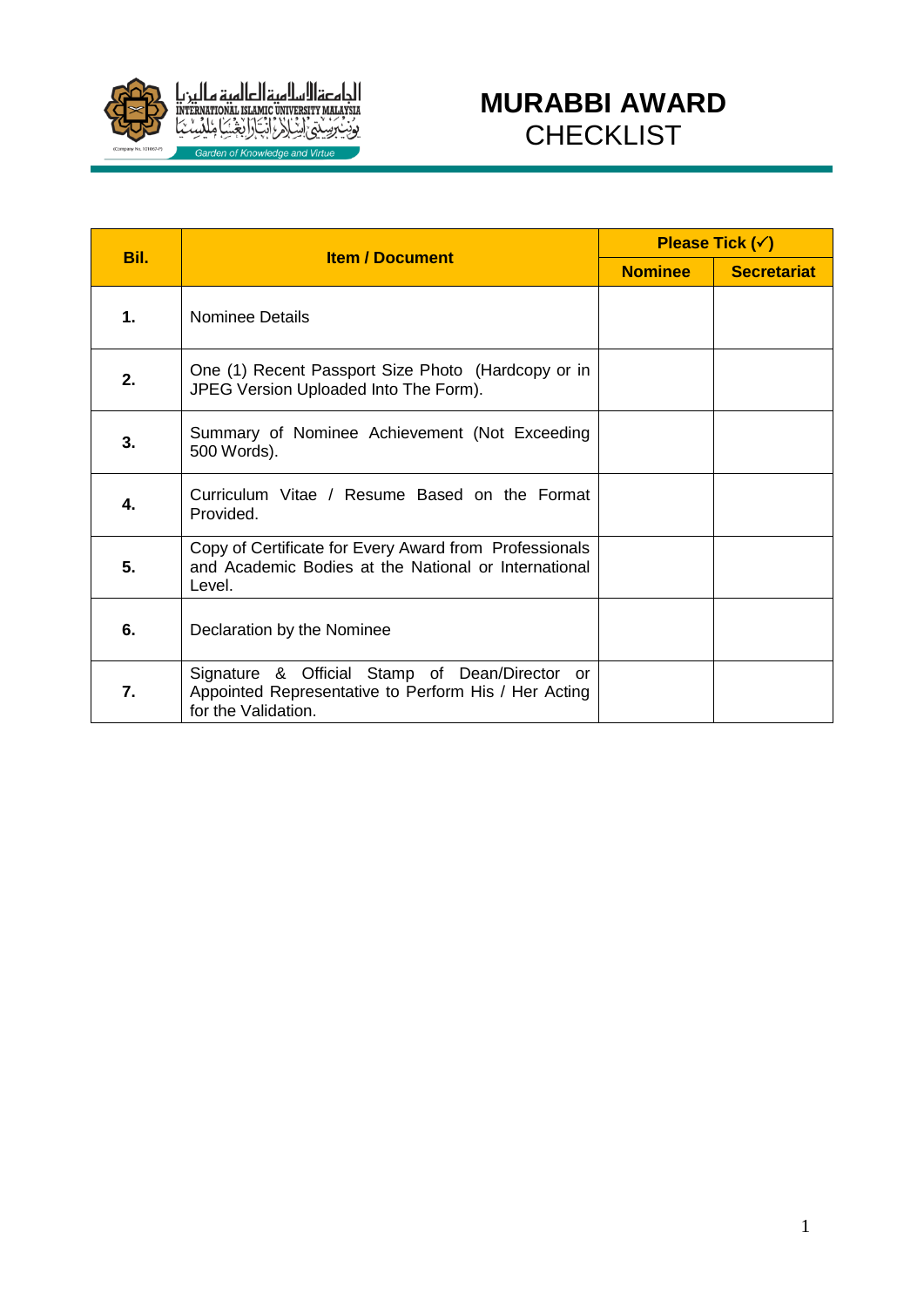

# **MURABBI AWARD** DETAILS OF NOMINEE

## **1. PERSONAL INFORMATION**

| <b>NAME OF NOMINEE</b>                               |                                                                      |                            |
|------------------------------------------------------|----------------------------------------------------------------------|----------------------------|
| <b>IDENTIFICATION</b><br>(IC/PASSPORT)<br>STAFF NO.  |                                                                      | Latest Passport<br>Picture |
| <b>QUALIFICATION</b>                                 |                                                                      |                            |
| (ACADEMIC AND / OR PROFESSIONAL)                     |                                                                      |                            |
| THE HIGHEST TITLE IN IIUM                            |                                                                      |                            |
|                                                      | (ASSOC. PROF. / PROF. / PROF. ULUNG / PROF. EMERITUS / PROF. DIRAJA) |                            |
| * At least 15 years cumulatively in academic careers | <b>YEARS</b><br>PERIOD OF SERVICES AS ACADEMIC MEMBER IN IIUM:       |                            |
| DEPARTMENT (KCDI)                                    |                                                                      |                            |
| <b>CURRENT ADDRESS</b>                               |                                                                      |                            |
|                                                      |                                                                      |                            |
| OFFICE NO.<br>$\cdot$ :                              | <b>EMAIL</b>                                                         |                            |
| MOBILE NO.                                           | <b>WEBSITE</b>                                                       |                            |
|                                                      |                                                                      |                            |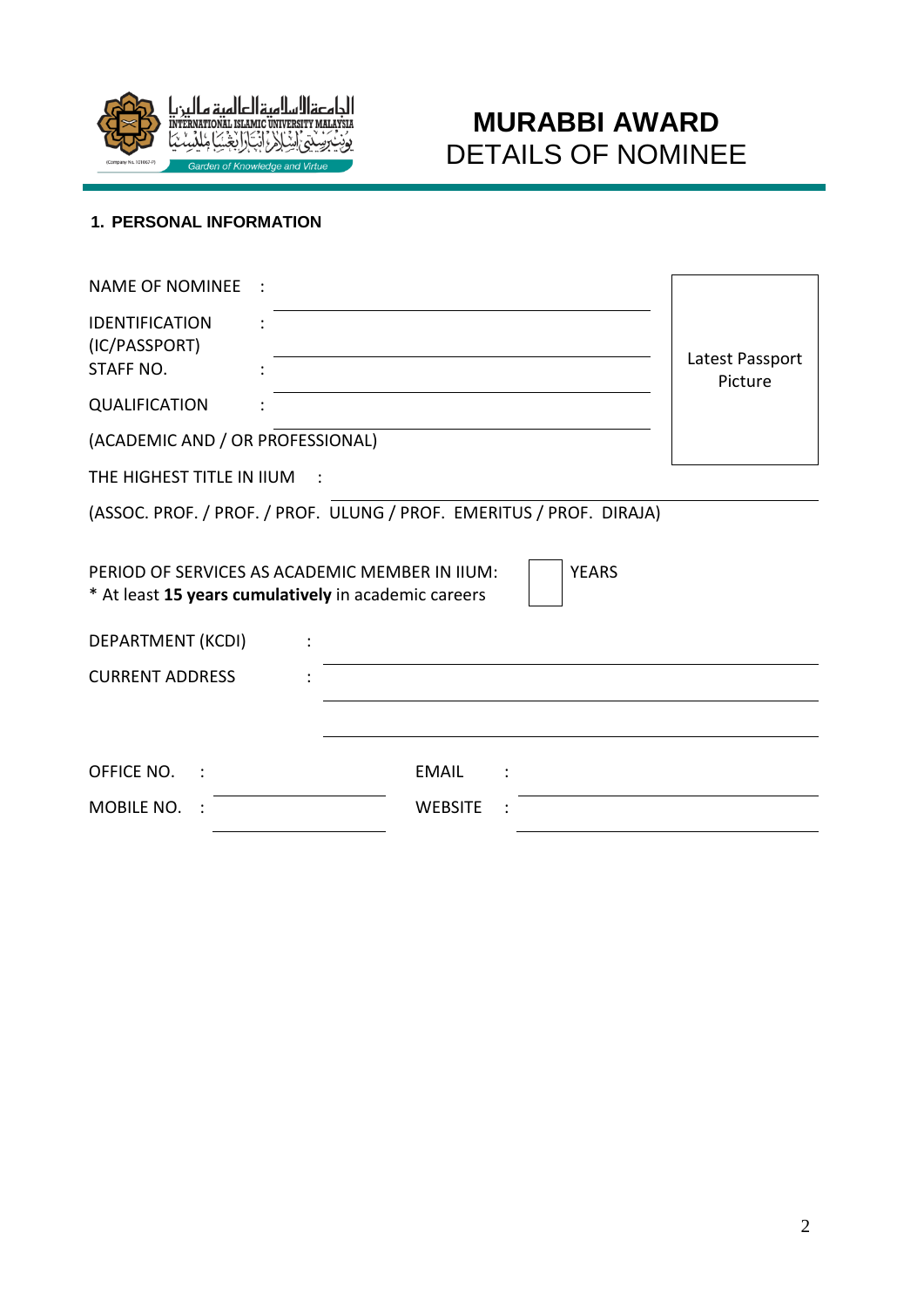## **ACHIEVEMENT OF NOMINEE (NOT EXCEEDING 500 WORDS)**

| $\cdots$ |
|----------|
|          |
|          |
|          |
| $\cdots$ |
|          |
|          |
|          |
|          |
| $\cdots$ |
|          |
|          |
|          |
|          |
|          |
|          |
|          |
|          |
|          |
|          |
|          |
|          |
|          |
|          |
|          |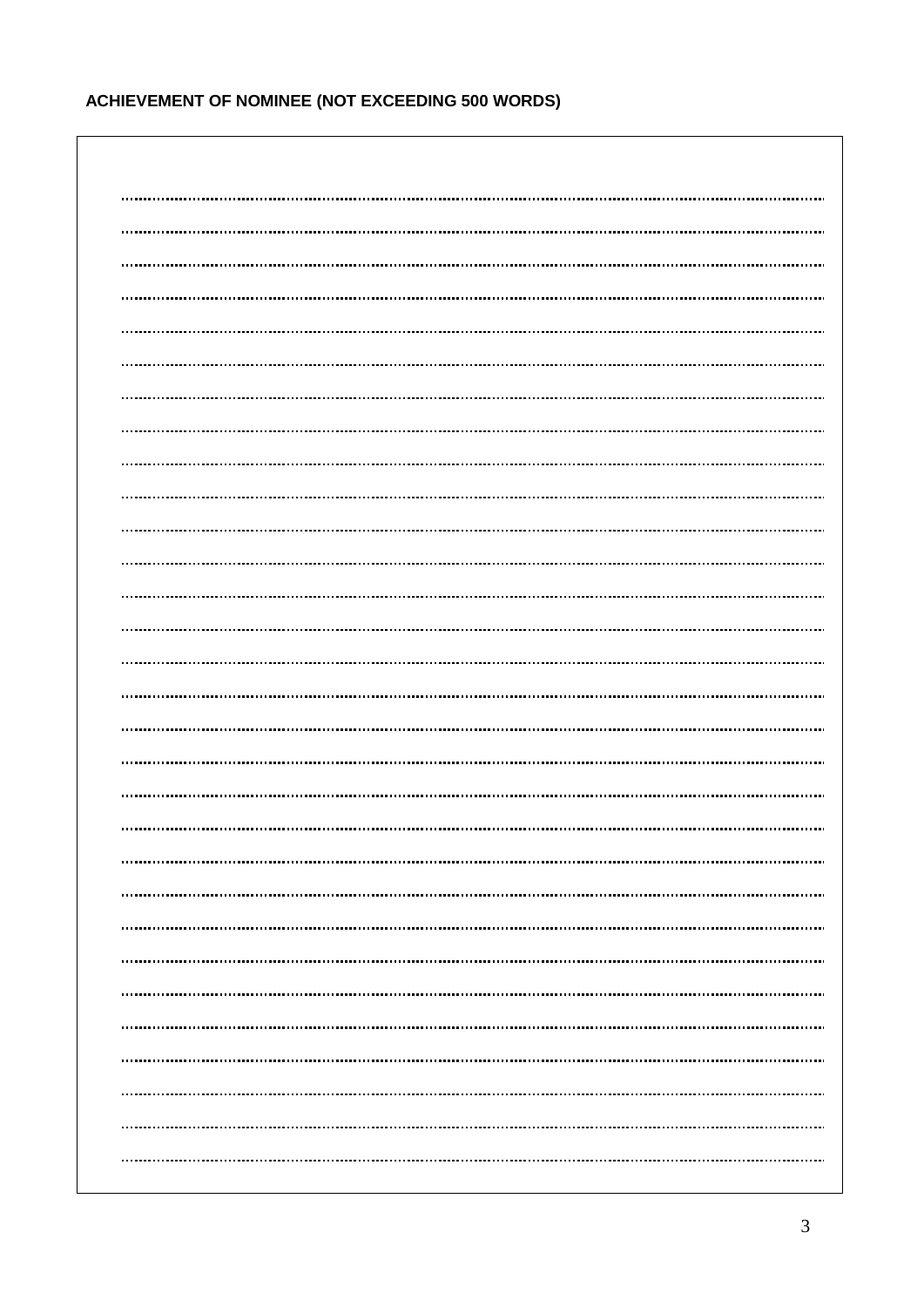## **2. EDUCATION**

| Year | <b>Degree</b> | <b>Area</b> | <b>University</b> | <b>University</b><br><b>Address</b> |
|------|---------------|-------------|-------------------|-------------------------------------|
|      |               |             |                   |                                     |
|      |               |             |                   |                                     |
|      |               |             |                   |                                     |
|      |               |             |                   |                                     |
|      |               |             |                   |                                     |

#### **3. SCHOLARSHIP**

| No.     | <b>Scholarship</b> | <b>Amount</b> | <b>Organisation</b> | <b>Duration</b> |
|---------|--------------------|---------------|---------------------|-----------------|
| ٠.      |                    |               |                     |                 |
| ົ<br>۷. |                    |               |                     |                 |
| 3.      |                    |               |                     |                 |
| 4.      |                    |               |                     |                 |
| 5.      |                    |               |                     |                 |

#### **4. FELLOWSHIP (e.g. British Council, Fulbright, JSPS, etc.)**

| No. | <b>Position</b> | <b>Organisation (with address)</b> | <b>Duration</b> |
|-----|-----------------|------------------------------------|-----------------|
|     |                 |                                    |                 |
|     |                 |                                    |                 |
| 3.  |                 |                                    |                 |
| -4. |                 |                                    |                 |
| 5.  |                 |                                    |                 |

#### **5. PROFESSIONAL EXPERIENCE**

**i. E.g. Academic Administrator Position, Head of Researcher, Academic/Research/Publication Reviewer/Panellist, Fellow**

| No. | <b>Position</b> | <b>Organisation</b> | <b>Position Period</b> |
|-----|-----------------|---------------------|------------------------|
| п.  |                 |                     |                        |
| 2.  |                 |                     |                        |
| 3.  |                 |                     |                        |
| 4.  |                 |                     |                        |
| 5.  |                 |                     |                        |

#### **6. PROFESSIONAL COMMITTEES AND NATIONAL / INTERNATIONAL COMMISSION BOARD COMMITTEE/ MEMBERSHIP**

| <b>No</b> | <b>Position</b> | <b>Organisation</b>   | <b>Level</b> | <b>Duration of</b> |
|-----------|-----------------|-----------------------|--------------|--------------------|
|           |                 | <b>(with Address)</b> | (National /  | <b>Appointment</b> |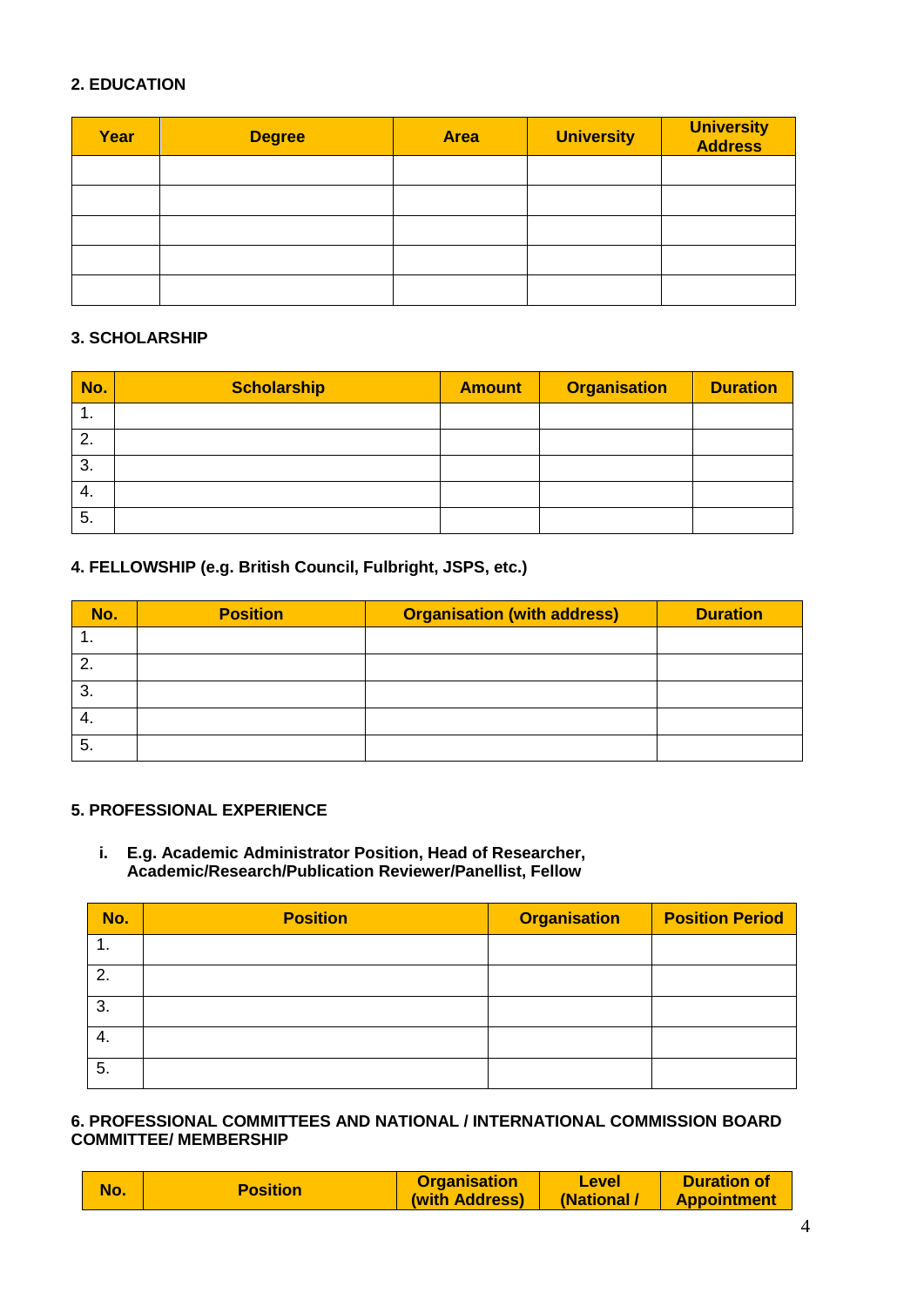|    |  | <b>International)</b> |  |
|----|--|-----------------------|--|
|    |  |                       |  |
| ◠  |  |                       |  |
| ◠  |  |                       |  |
|    |  |                       |  |
| 5. |  |                       |  |

## **7. BOARD OF DIRECTOR/BOARD OF ADVISORY COMMITTEE/MEMBERSHIP (e.g. Chairman of Advisory Board, World Bank)**

| No. | <b>Position</b> | <b>Organisation</b><br>(with address) | <b>Level</b><br>(National /<br>International) | <b>Duration of</b><br><b>Appointment</b> |
|-----|-----------------|---------------------------------------|-----------------------------------------------|------------------------------------------|
| 1.  |                 |                                       |                                               |                                          |
| 2.  |                 |                                       |                                               |                                          |
| 3.  |                 |                                       |                                               |                                          |
| 4.  |                 |                                       |                                               |                                          |
| 5.  |                 |                                       |                                               |                                          |

#### **8. Awards/ Recognition**

The award covers all four (4) criteria:

- New Knowledge Discovery
- **•** Teaching and Learning
- Wealth Creation to the Nation
- Achieving university's aspiration in knowledge generation which contribute to the nation and global's wealth
- Contribution in upgrading the quality of life of the human kind.

List of Recognition:

- Chairman / Member of the Prestigious Professional Bodies Exco;
- Member of Associations where their Expertise is Nominated;
- Honorary Degree in the Field of its Expertise from the Prestigious University;
- The Award of Design from the Prestigious Professional Bodies;
- Recognition of Advisory Service Appreciation to the Prestigious Professional Bodies / Indu Government at the National / International Level (WHO, UNESCO, FAO and etc.).

\* **Note:** Orders, decorations or medals received from political bodies, federal/states go etc are not counted.

| No.     | <b>Award / Recognition</b><br><b>Title</b> | <b>Organisation</b> | <b>Level</b><br>(National/International) | <b>Acceptance</b><br><b>Date</b> |
|---------|--------------------------------------------|---------------------|------------------------------------------|----------------------------------|
| . .     |                                            |                     |                                          |                                  |
| റ<br>Ζ. |                                            |                     |                                          |                                  |
| 3.      |                                            |                     |                                          |                                  |
| 4.      |                                            |                     |                                          |                                  |
| 5.      |                                            |                     |                                          |                                  |

**\* Note:** Each award / recognition must be attached by a copy of the document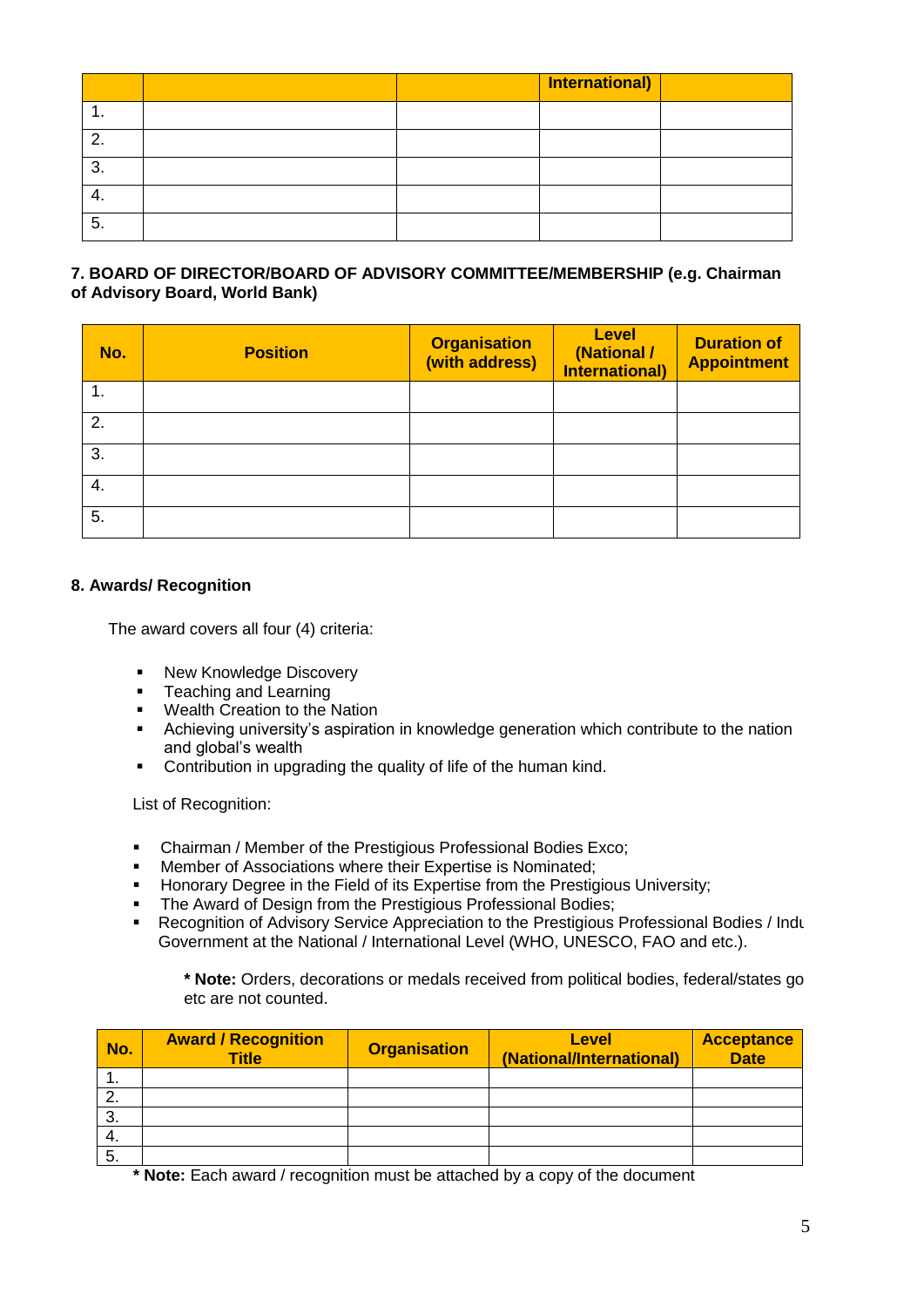**9. CONTRIBUTION OF THE NOMINEE ( Summary on the impacts of the recognition/award and its future direction)**

#### **10. HONORARY DEGREE**

| No.           | <b>Name of Degree</b> | <b>Organisation</b> | Date<br>Received |
|---------------|-----------------------|---------------------|------------------|
| . .           |                       |                     |                  |
| ີ<br><u>.</u> |                       |                     |                  |
| 3.            |                       |                     |                  |
| -4.           |                       |                     |                  |
| 5.            |                       |                     |                  |

**\* Note:** Each award must be attached by a copy of the document as proof.

**11. PUBLICATION ( Book, Book Chapter, Journal Article, Proceeding, Technical Report, News Article, Policy Paper, etc)**

| No.       | <b>Title</b> | <b>Organisation (with</b><br><b>Address)</b> | <b>Year of</b><br><b>Publication</b> |
|-----------|--------------|----------------------------------------------|--------------------------------------|
| . .       |              |                                              |                                      |
| <u>L.</u> |              |                                              |                                      |
| 3.        |              |                                              |                                      |
| -4.       |              |                                              |                                      |
| 5.        |              |                                              |                                      |

## **12. RESEARCH**

| No. | <b>Title</b> | <b>Project</b><br>Leader/Member | <b>Funding</b><br><b>Agency</b> | <b>Research</b><br><b>Duration</b> | <b>Grant(RM)</b> |
|-----|--------------|---------------------------------|---------------------------------|------------------------------------|------------------|
| ۰.  |              |                                 |                                 |                                    |                  |
| 2.  |              |                                 |                                 |                                    |                  |
| 3.  |              |                                 |                                 |                                    |                  |
| 4.  |              |                                 |                                 |                                    |                  |
| 5.  |              |                                 |                                 |                                    |                  |

## **13. INTELLECTUAL PROPERTY**

**Note:** Patent / Copyright / Industrial Design / Staturi Declaration / Branding

| No. | THE | vpe | <b>stratio</b><br>. | <b>Brief Description</b> |
|-----|-----|-----|---------------------|--------------------------|
|     |     |     |                     |                          |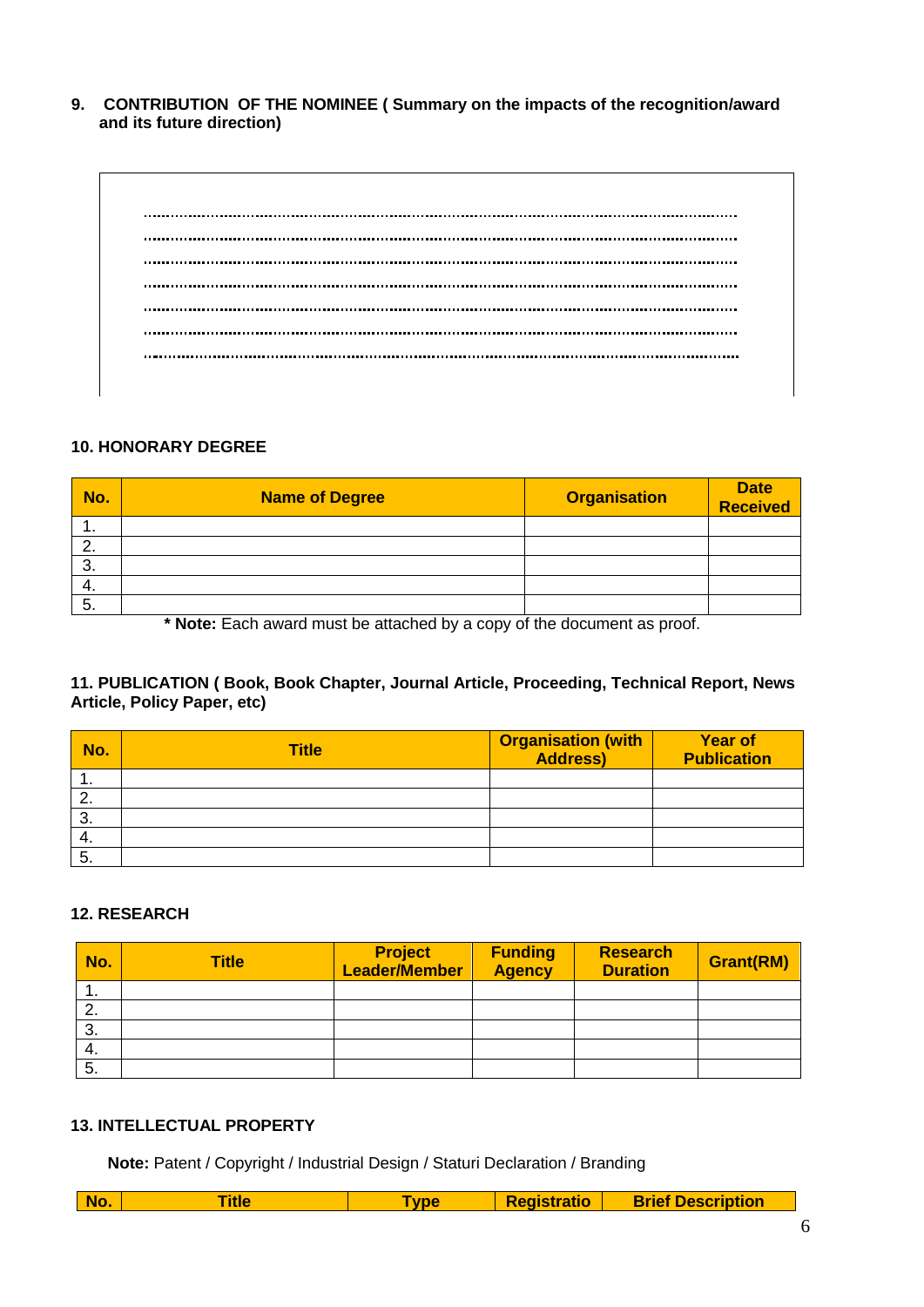|   |  | n Date |  |
|---|--|--------|--|
|   |  |        |  |
| - |  |        |  |
| ີ |  |        |  |
|   |  |        |  |
| ີ |  |        |  |

## **14. CONSULTANCY**

| No.     | <b>Title</b> | <b>Organisation</b> | <b>Project</b><br>Leader/Member | <b>Duration</b> |
|---------|--------------|---------------------|---------------------------------|-----------------|
| . .     |              |                     |                                 |                 |
| ◠<br>Ζ. |              |                     |                                 |                 |
| 3.      |              |                     |                                 |                 |
| 4.      |              |                     |                                 |                 |
| 5.      |              |                     |                                 |                 |

#### **15. SUPERVISION**

| No.      | <b>Title</b> | <b>Supervisee Name /</b><br><b>Organization</b> | <b>Supervision</b><br><b>Period</b> |
|----------|--------------|-------------------------------------------------|-------------------------------------|
| . .      |              |                                                 |                                     |
| <u>.</u> |              |                                                 |                                     |
| 3.       |              |                                                 |                                     |
| -4.      |              |                                                 |                                     |
| 5.       |              |                                                 |                                     |

## **16. ADDITIONAL INFORMATION**

#### **DECLARATION BY THE NOMINEE**

I acknowledge that all the information provided is true.

**..........................................................................**

**Signature Date:........................................**